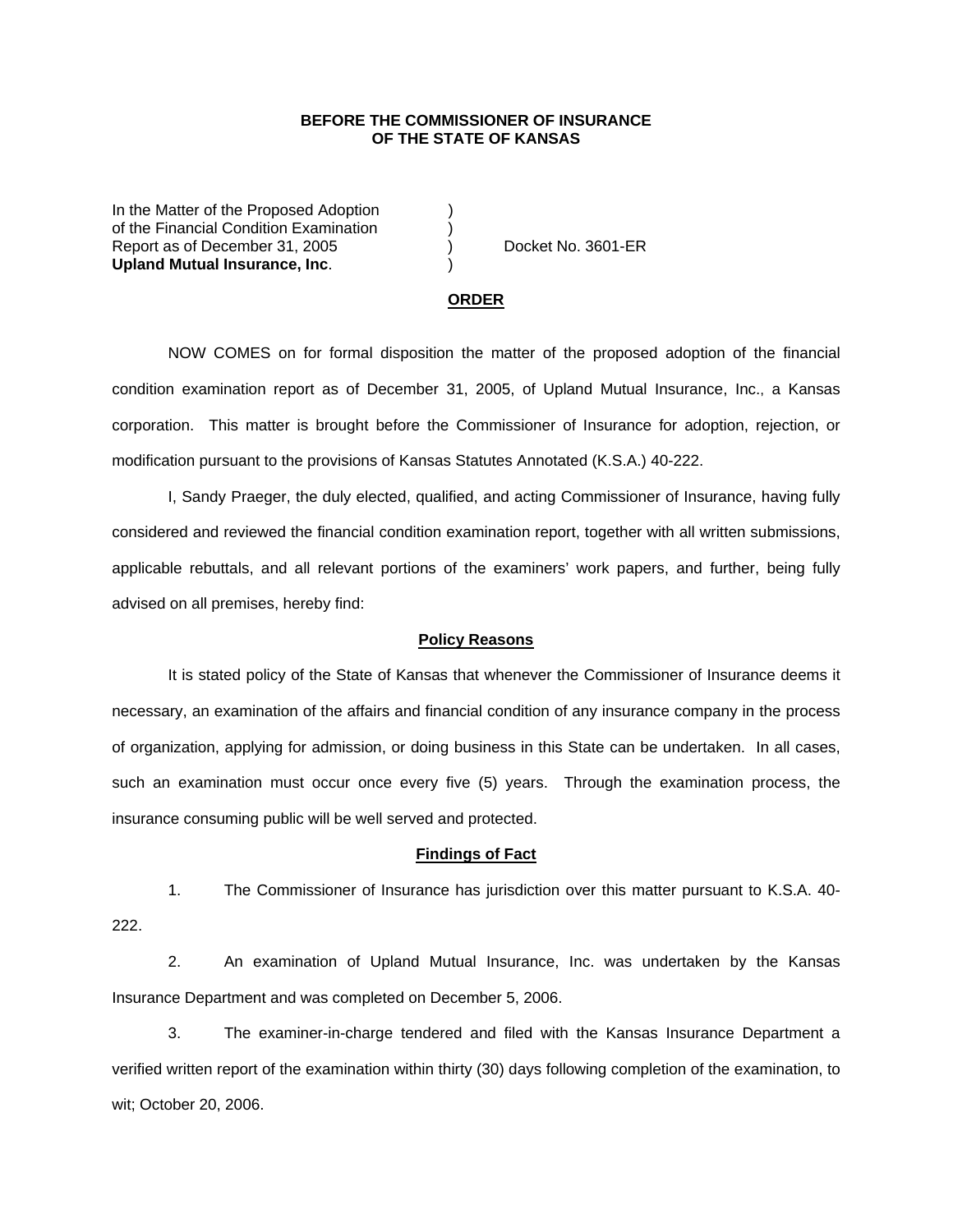4. Following receipt of the verified report, the Kansas Insurance Department transmitted the report to Upland Mutual Insurance, Inc. on December 6, 2006, with a duly executed notice advising the company of its opportunity to prepare and submit to the Kansas Insurance Department a written submission or rebuttal with respect to any and all matters contained in the report. Upland Mutual Insurance, Inc. was further advised that any written submission or rebuttal needed to be filed with the Kansas Insurance Department no later than thirty (30) days after receipt of the verified report.

 5. Upland Mutual Insurance, Inc. filed a written acceptance of the verified report on December 6, 2006.

6. Based upon the written submission tendered by Upland Mutual Insurance, Inc., the company took no exceptions to matters contained in the verified report.

 7. Within thirty (30) days of the end of the time period allowed for written submission or rebuttal, the Commissioner of Insurance fully reviewed the report, together with all written submissions and rebuttals provided by Upland Mutual Insurance, Inc.. The Commissioner of Insurance further reviewed all relevant workpapers.

 8. No other written submissions or rebuttals were submitted by Upland Mutual Insurance, Inc.

## **Conclusion of Law**

9. K.S.A. 40-222(k)(2) provides:

"Within 30 days of the end of the period allowed for the receipt of written submissions or rebuttals, the commissioner shall fully consider and review the report, together with any written submissions or rebuttals and any relevant portions of the examiners workpapers and enter an order:

- (A) Adopting the examination report as filed or with modification or corrections. If the examination report reveals that the company is operating in violation of any law, regulation or prior order of the commissioner, the commissioner may order the company to take any action the commissioner considers necessary and appropriate to cure such violations; or
- (B) rejecting the examination report with directions to the examiners to reopen the examination for purposes of obtaining additional data, documentation or information, and refiling pursuant to subsection (k); or
- (C) call and conduct a fact-finding hearing in accordance with K.S.A. 40-281 and amendments thereto for purposes of obtaining additional documentation, data, information and testimony."